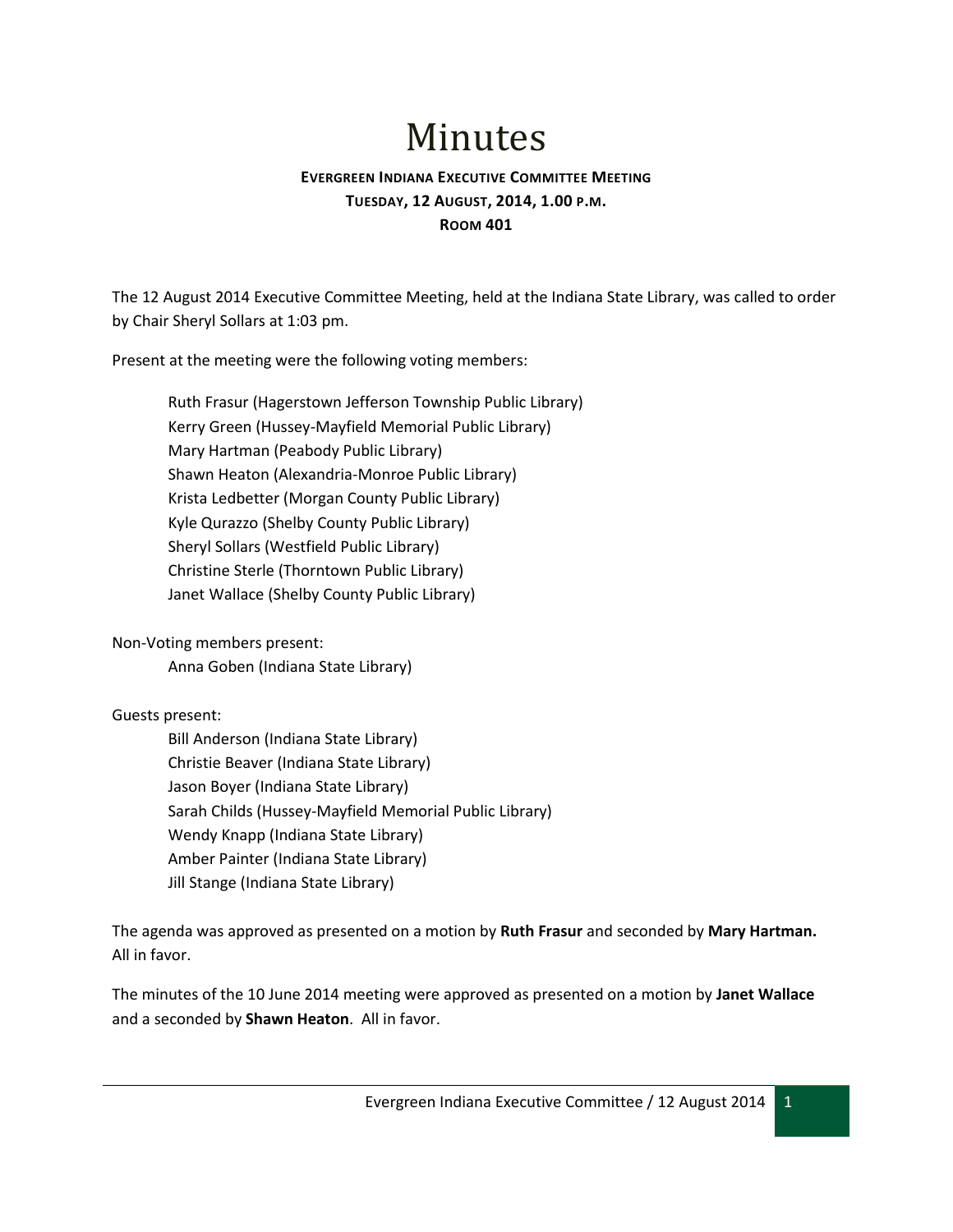#### **I. Indiana State Library report – Anna Goben**

- a. Shauna Borger, PDO Supervisor and former Evergreen Indiana Coordinator, has accepted a position in the library at the University of Wisconsin – Parkside. We all wish Shauna the best in her new position.
- b. Amber Painter is the new Southwest Region Coordinator. Welcome Amber!
- c. The next upgrade will probably be 2.7. This version will include
	- o Elements of the new web client
	- o Merging parts
	- o New item status: Lost and Paid
	- o Ability to search on fiction vs non-fiction
- d. The scheduled upgrade has been changed from 25 December to 24 December.
- e. Migration updates
	- o Royal Center's automation project is about 66% complete.
	- o North Madison County Public Library System is currently in the data testing. phase. Their go-live date has been postponed to 21 October due to staff emergencies.
- f. Payment Project
	- o The project is going very well; almost \$8,000 was collected in credit card payments in the  $1<sup>st</sup>$  Quarter. As of 12 August there are only 5 libraries outstanding on the 2<sup>nd</sup> Quarter.

### **II. Committee reports**

- Cataloguing Committee Sarah Childs: There are three new members on the Committee: Wendy Page, Sandra Osborne, and Monica Boyer, and one resignation, Margaret Carter. The Committee is updating the cataloguing manuals to the current version.
- eContent Committee Anna Goben: The meeting was cancelled because there was not enough to discuss. The Pronunciator group buy included 13 libraries. The company has agreed to leave the enrollment open at the current consortial discounted prices through the end of the year.
- Patron Services Anna Goben: the Committee has five new members and selected new officers:
	- Class A: Laura Brzeski (Morgan County Public Library)
	- Class B: Christina Hime (Jackson County Public Library)
	- Class B: Portia Kapraun (Monticello-Union Township Public Library)
	- **E** Class C: Celia Bandelier (Roanoke Public Library)
	- **E** Class C: Karen Kahl (Union County Public Library)
	- Chair: Jennifer McKinley (Morgan County Public Library)
	- Chair-Elect: Laura Hull (Peabody Public Library)
	- Secretary: Sandy Rowland (Westfield-Washington Public Library)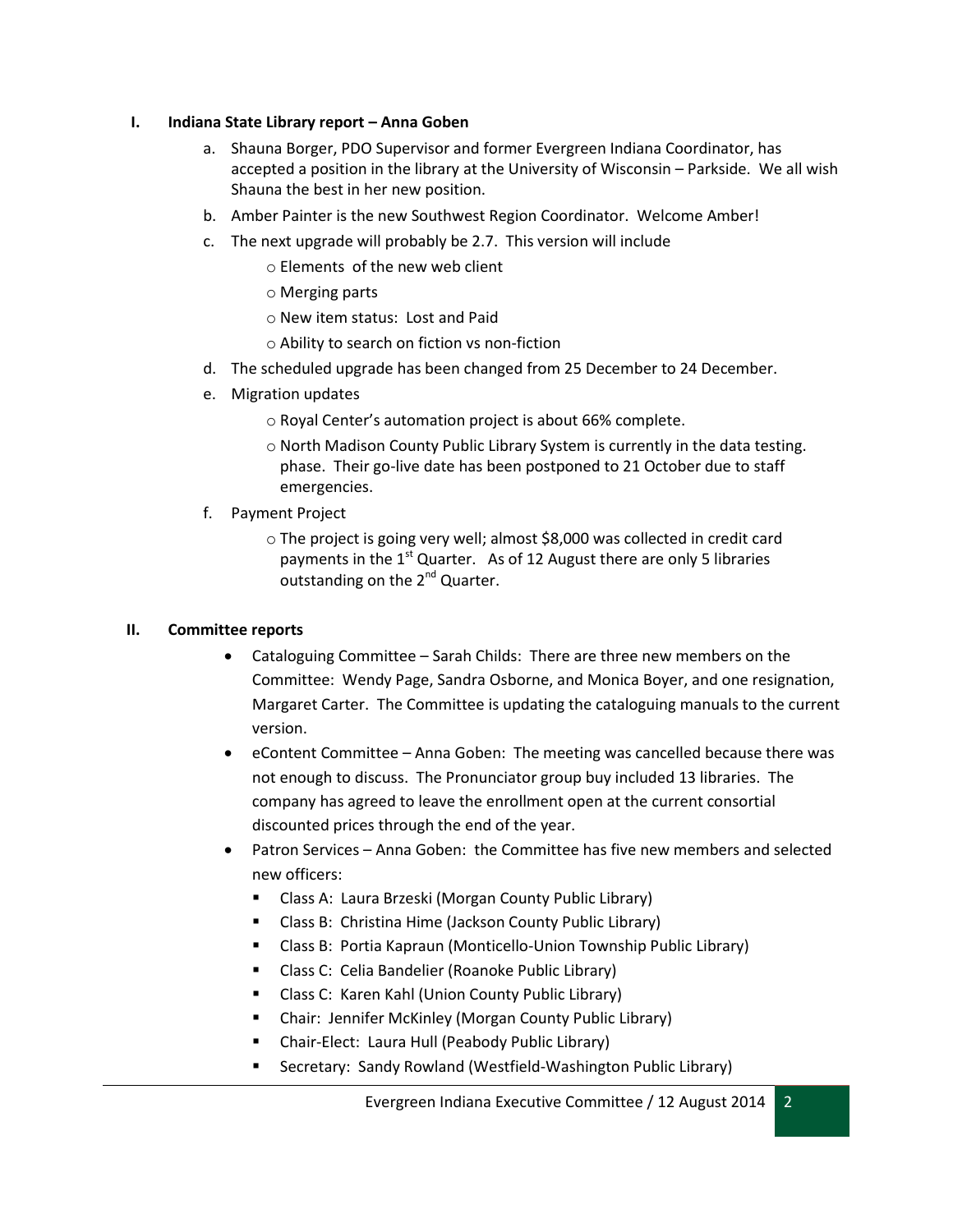- The new billing types have been implemented. Anna has gotten positive feedback.
- The Committee had several recommendations which will be discussed later in the meeting.

## **III. Old Business**

- a. Regional Roundtables
	- o Indiana is divided into five regions: Central, Northwest, Northeast, Southeast, and Southwest.
	- o Locations were sought within a 65 mile radius
	- o There will be representatives from all of the committees attending each roundtable.
	- o To ensure structure, Anna will put together discussion topics.
	- o Non-Evergreen libraries are welcome.
	- o The sessions will run from 10 a.m. to noon or 9.30 a.m. to 11.30 a.m.

## **IV. New Business**

- a. Regional EC Support Assignments
	- o Northwest Kerry Green
	- o North Central Shawn Heaton
	- o Northeast Mary Hartman
	- o East Central Ruth Frasur
	- o Southeast Kyle Qurazzo
	- o South Central Janet Wallace
	- o West Central Christine Sterle
	- o Central Sheryl Sollars
	- o Southwest Krista Ledbetter
- b. Patron Services Committee Recommendations
	- o Patron Matrix Updates
		- 1. Update number of hold requests to 50 on Outreach profile
		- 2. New Patron Type: **Transitional** Optional profile for libraries wishing to offer library services to persons without a permanent home in their library district. Services are limited to those locally available with a maximum circulation of 3 concurrent items. Applicants must have a community sponsor. Term of service has been set at 3 months. A blue card should be issued to indicate that the card is only good at the issuing library. There is a Transitional Patron Sponsor Form available that libraries may modify as needed. The new patron type has been added to the Patron matrix. **Krista Ledbetter** made a motion to approve the above two changes. **Mary Hartman** seconded; motion passed.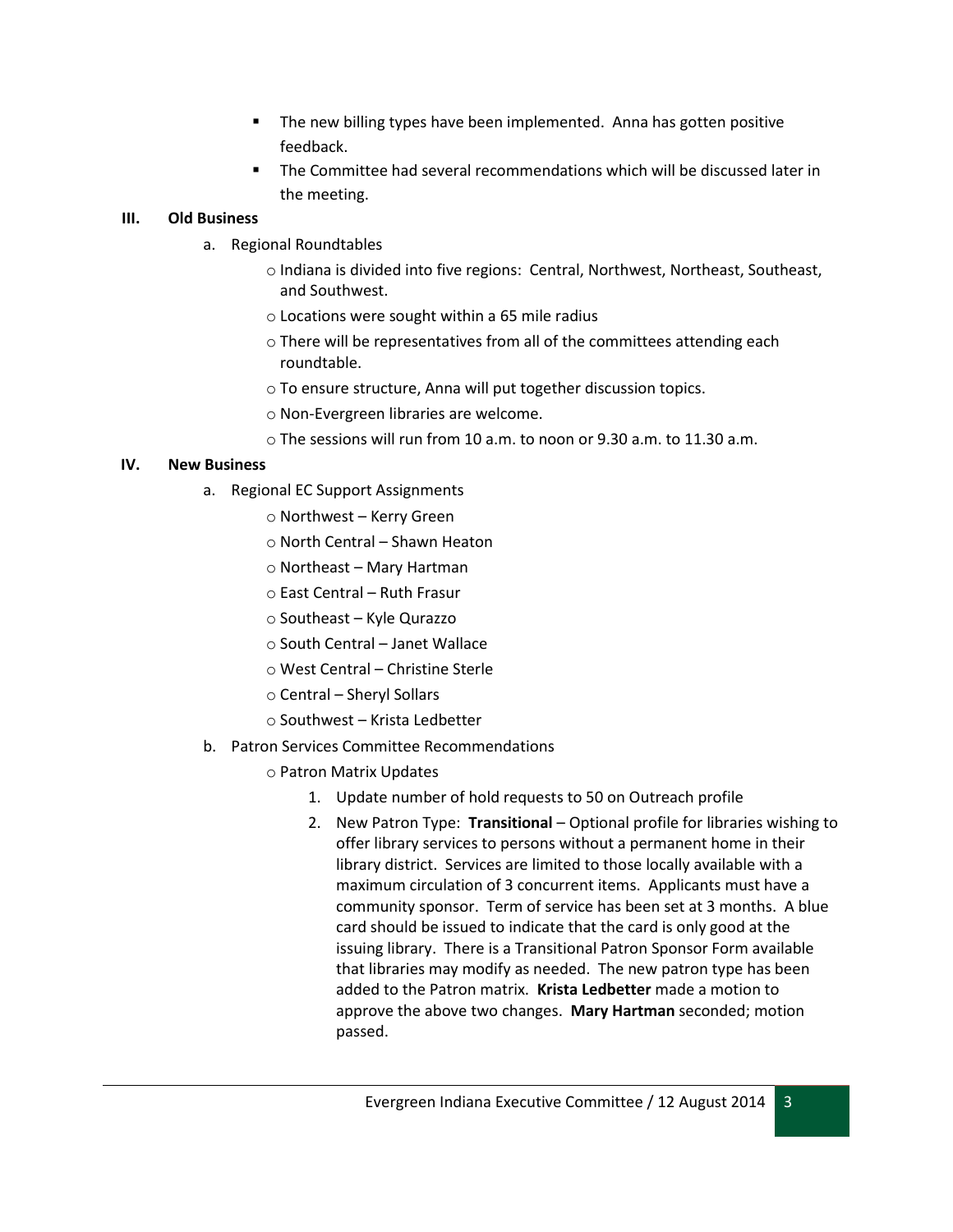- 3. Circulation Modifier Matrix Updates: Because many libraries are adding various electronic devices to their collections, such as tablets and ereaders. Many libraries questioned whether there was any way to enter the fines other than manually because \$.25 is not enough of a barrier on an expensive piece of equipment. Many libraries are also cataloguing this equipment as realia because the circulation period on their equipment did not fit their needs. The following two changes are proposed:
	- a. High fine option (\$5/day) Optional; libraries may decide to adopt the higher fine or keep it at \$.25/day. This would cap the maximum fine at \$225.
	- b. 14-day loan duration (replaces 3-day loan)
	- c. A motion was made by **Janet Wallace** and seconded by **Ruth Frasur** to accept the proposed Circulation Modifier Matrix Updates; motion carried.
- 4. Settled Item Maintenance: Currently when an item is lost/damaged and paid for, it remains in the catalogue until the cataloguer does a cleanup. This process should be automated so that there aren't years of lost and paid items taking up space in the OPAC. Six months is the proposed time limit for removing the items. Reports are available for those wanting to know which items are about to be removed.
- 5. New Conversions: There have been instances when an item has been moved from the new section to the regular section in the stacks without the new status being taken off the item. Then when a patron at another library tries to reserve the item he can't because it is still under the age protection. In other words, a circ modifier got missed. The proposal is to set the system to automatically take these missed items (DVDs, videos and books) off the new status after 12 months. Reports are available for those who wish to see these items. A motion was made to accept the Settled Item Maintenance and the New Conversions proposals by **Kyle Quarazzo** and seconded by **Kerry Green**; motion carried.
- c. Holds Soft Stall Reinstatement: The soft stall prevents an item that is available locally from being captured by another library (for a period of one day) before local staff have a chance to capture it. This feature was previously available. **Krista Ledbetter** made a motion to approve reinstating the soft stall feature, which was seconded by **Christine Sterle**; motion carried.
- d. User Identification: Municipal IDs: Because of immigration reform issues, some municipalities are now issuing official identification on their own terms. Evergreen Indiana's current policy allows a government-issued ID. Some of the larger cities, such as New York, already have this type of ID which allows people to get library cards, vote, and access health care, regardless of immigration status. Anna says that we are covered under current Evergreen policy if we want to make these IDs an option.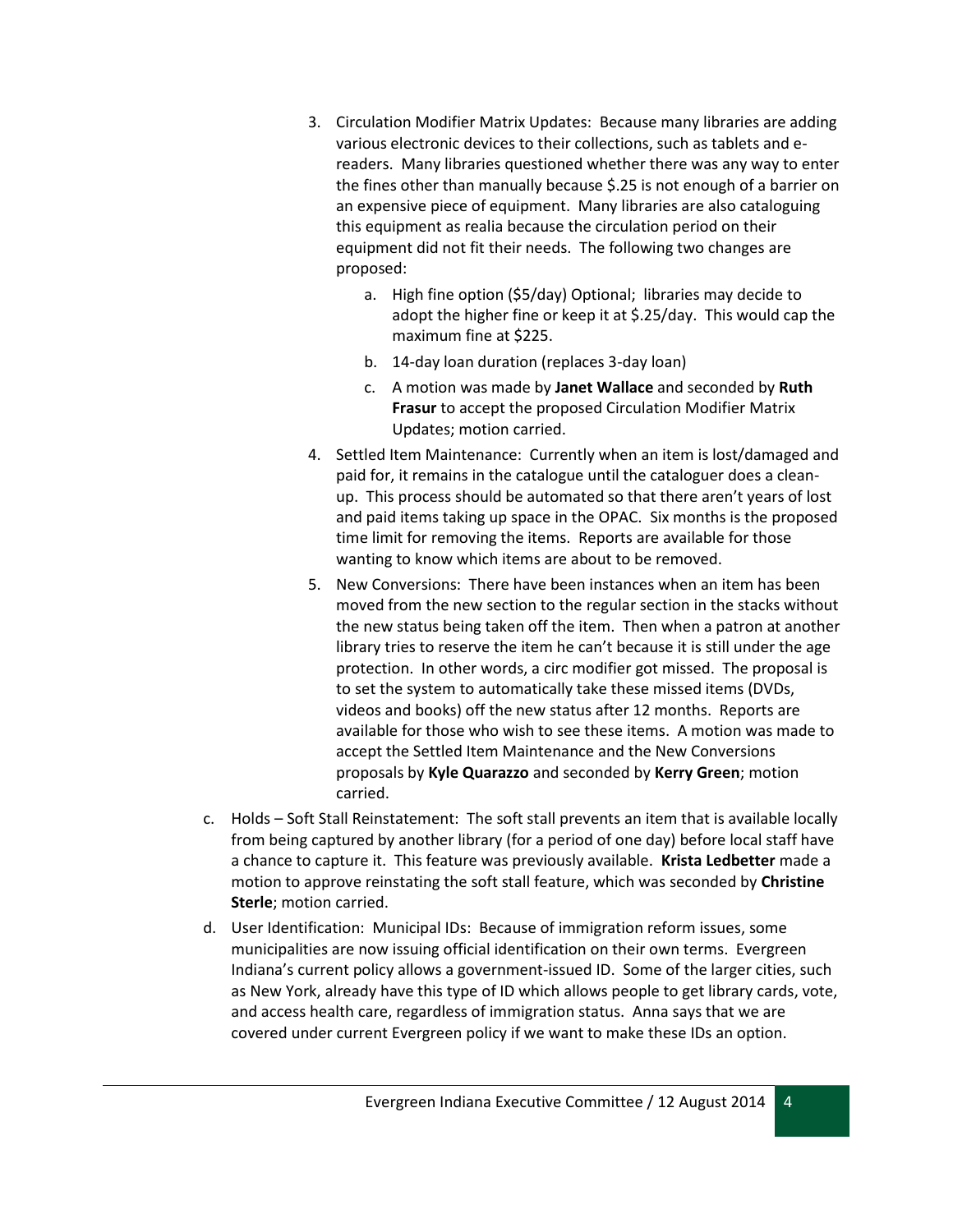- e. Sets Management: This is a statewide program from the State Library and the Indiana Humanities Council that offers sets for book groups around Indiana. The Indiana Humanities sets are partially catalogued into Evergreen, and Suzanne Walker, who is the head of the youth literacy program, would like to include her collection. The problem is the inability to put reservations on the sets; everything has to be done manually. Suzanne would like to automate the process. Evergreen will bring them on this fall. To do this a new user type must be created, as well as a new circ modifier. Set users will have access to sets only. Individual libraries that have book club sets may now catalogue them. There will a registration form that the user must fill in, and the user must be sponsored by a library that is on INfoExpress. There are no circ fines based on ISL's and the Humanities Council's policies.
- f. Budget Draft: We need to start planning now on how the Evergreen money we collect will be used:
	- o Projected 2016 draw: \$131,750
	- o Outlays
		- 1. Conferences and meetings
		- 2. Development
		- 3. Equipment refresh
		- 4. Subscriptions
		- 5. Support
- g. Ethics and Policy Audit: Many directors have not completed a code of ethics form since the first director signed the original paperwork. For some libraries that was six years ago, and Anna wants to be sure that the directors and staff are aware that Evergreen does observe a code of ethics and patron privacy. This would be a good time for directors to go over this code with their staff this fall. There are three sections in Article 3 of the agreement:
	- o EIMA III [Conditions of Membership]:
		- (c): Abide by the Code of Ethics
		- (s): Refrain from internal policy changes that would adversely affect other participating Evergreen Indiana libraries.

- (u): Regularly participate as appropriate with the Council, the Executive Committee and the Indiana State Library in review of operations of Evergreen Indiana and participate in joint development of plans.

Letters will be sent out, along with an audit report, with the intention that the directors discuss this with their staff. One suggestion was to have the director discuss the code with the employees and then have the employees sign the document. The director should also send in any locally developed or local exclusionary policies so that the State is aware of them. Anna will add this topic to the regional roundtable discussions, and then give the libraries time to discuss and complete by the end of 2014.

- h. Media Transits: Anna is hearing increased interest in adding DVDs to the transit list. Many other questions/issues need to be addressed:
	- o Limited collections?